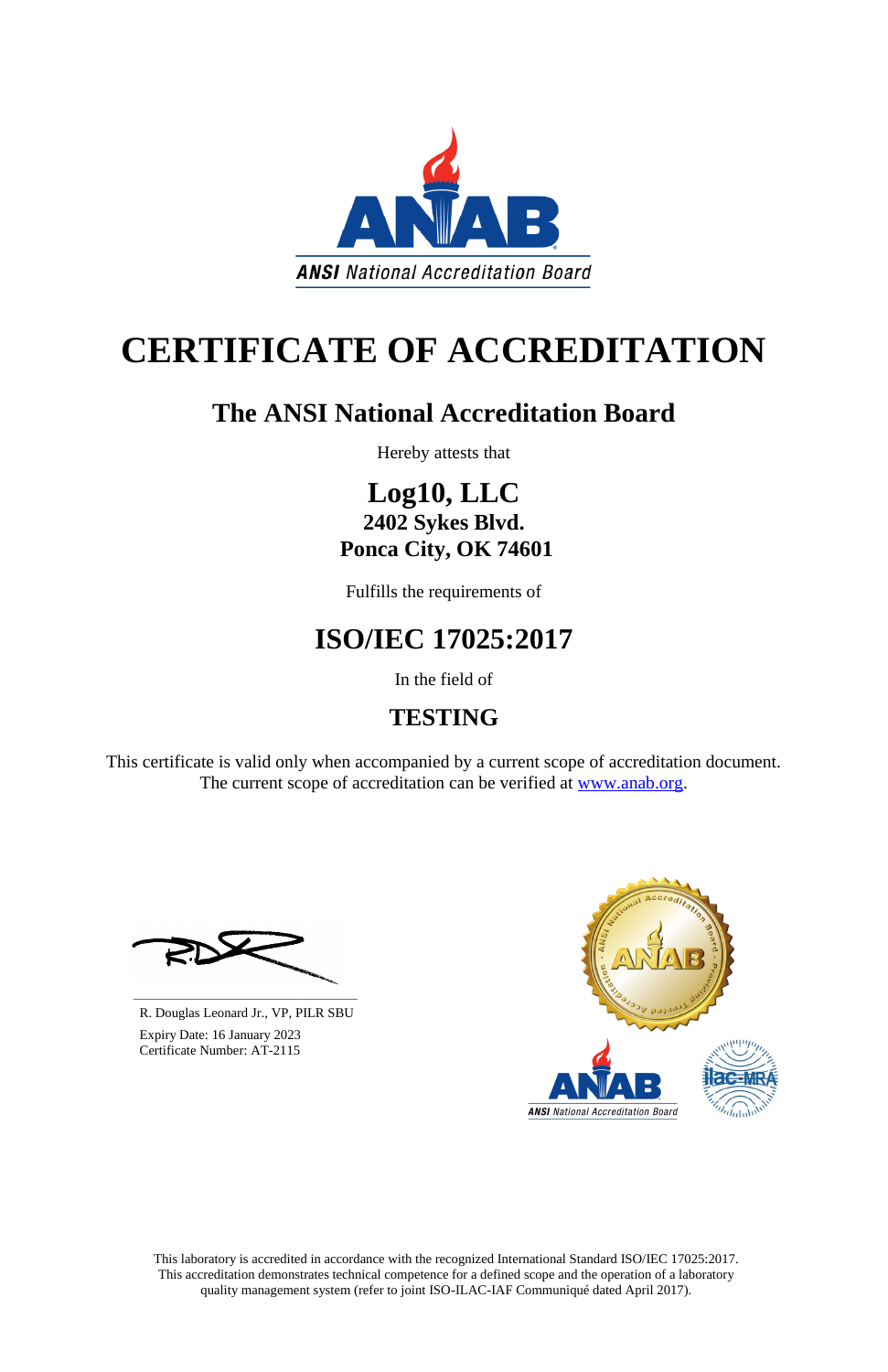

### **SCOPE OF ACCREDITATION TO ISO/IEC 17025:2017**

### **Log10, LLC**

2402 Sykes Blvd. Ponca City, OK 74601

Miriam Velasco Ramos 580-304-7953 [laboratory@log10.com](mailto:laboratory@log10.com) [www.log10.com](http://www.log10.com/)

### **TESTING**

Valid to: **January 16, 2023** Certificate Number: **AT-2115** 

#### **Microbiological**

| <b>Specific Tests and/or</b><br><b>Properties Measured</b> | Specification, Standard,<br><b>Method, or Test Technique</b>       | <b>Items, Materials or</b><br><b>Product Tested</b>                                                                                    | <b>Key Equipment or</b><br><b>Technology</b> |
|------------------------------------------------------------|--------------------------------------------------------------------|----------------------------------------------------------------------------------------------------------------------------------------|----------------------------------------------|
| <b>Yeast and Mold</b>                                      | MFHPB-22                                                           | <b>Food Products</b>                                                                                                                   | Pour plate method                            |
| Aerobic Plate Count                                        | AOAC 990.12                                                        | <b>Food Products</b>                                                                                                                   | 3M™ Count Plate Petrifilm™                   |
| Generic E. coli /Coliforms                                 | AOAC 991.14                                                        | <b>Food Products</b>                                                                                                                   | 3M™ Count Plate Petrifilm™                   |
| Enterobacteriaceae                                         | AOAC 2003.01                                                       | <b>Select Foods</b>                                                                                                                    | 3M™ Count Plate Petrifilm™                   |
| S. aureus                                                  | AOAC 2003.07                                                       | Selected Processed and<br><b>Prepared Foods</b>                                                                                        | 3M™ Count Plate Petrifilm™                   |
| Aerobic Plate Count                                        | <b>AFNOR</b> – NF Validation<br>Certificate #:<br>3M 01/1-09/89    | All human food products, pet<br>food & industrial<br>environmental samples                                                             | 3M™ Count Plate Petrifilm™                   |
| Coliforms                                                  | <b>AFNOR - NF Validation</b><br>Certificate #:<br>3M 01/02-09/89 A | All human food products, pet<br>food & industrial<br>environmental samples                                                             | 3M™ Count Plate Petrifilm™                   |
| Generic E. coli / Coliforms                                | AOAC 2018.13;<br><b>AOAC PTM #051801</b>                           | Foods & Environmental<br>Samples                                                                                                       | 3M™ Rapid Count Plate<br>$Petrifilm^{TM}$    |
| Enterobacteriaceae                                         | <b>AFNOR</b> – NF Validation<br>Certificate #:<br>3M 01/06-09/97   | All human food products,<br>animal feed (pet food and<br>animal feeding stuffs) $\&$<br>industrial production<br>environmental samples | 3M™ Count Plate Petrifilm™                   |
| Lactic Acid Bacteria                                       | <b>APHA Chapter 19</b>                                             | Food samples, environmental<br>swabs                                                                                                   | Pour Plate                                   |

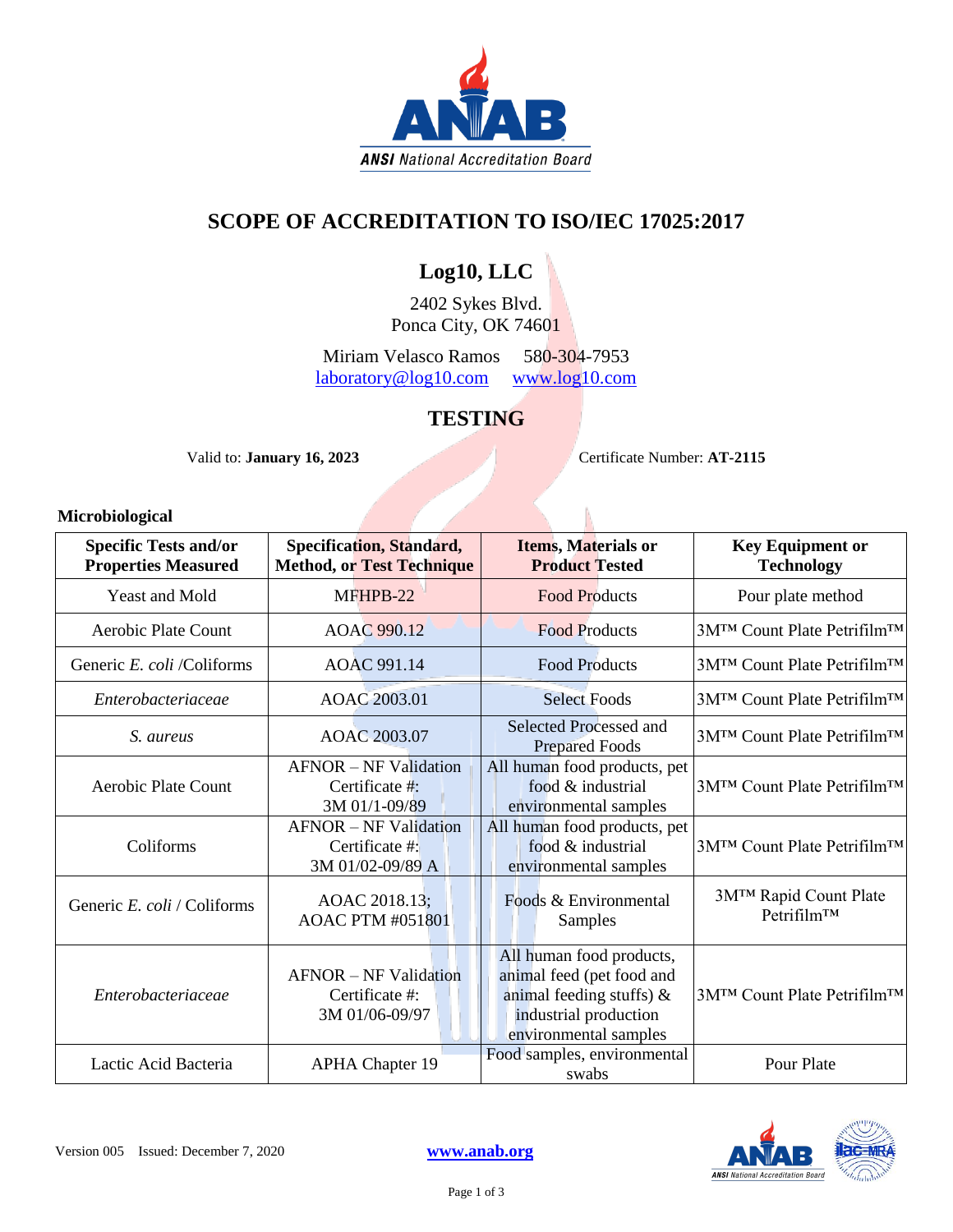

#### **Microbiological**

| <b>Specific Tests and/or</b><br><b>Properties Measured</b> | Specification, Standard,<br><b>Method, or Test Technique</b>     | <b>Items, Materials or</b><br><b>Product Tested</b>                                                                                                                                                                                                                                                                                                                                                                                                                   | <b>Key Equipment or</b><br><b>Technology</b>     |
|------------------------------------------------------------|------------------------------------------------------------------|-----------------------------------------------------------------------------------------------------------------------------------------------------------------------------------------------------------------------------------------------------------------------------------------------------------------------------------------------------------------------------------------------------------------------------------------------------------------------|--------------------------------------------------|
| Lactic Acid Bacteria                                       | <b>AFNOR - NF Validation</b><br>Certificate #:<br>3M 01/19-11/17 | All human food products<br>(excluding yogurts) and<br>industrial environmental<br>samples                                                                                                                                                                                                                                                                                                                                                                             | 3M™ Count Plate Petrifilm™                       |
| S. aureus                                                  | <b>AFNOR - NF Validation</b><br>Certificate #:<br>3M 01/09-04/03 | All human food products $\&$<br>pet food                                                                                                                                                                                                                                                                                                                                                                                                                              | 3M™ Count Plate Petrifilm™                       |
| Yeast and Mold                                             | <b>AFNOR - NF Validation</b><br>Certificate #:<br>3M 01/13-07/14 | All human food products,<br>animal feed & industrial<br>environmental samples                                                                                                                                                                                                                                                                                                                                                                                         | 3M™ Rapid Count Plate<br>Petrifilm <sup>TM</sup> |
| Salmonella spp.                                            | AOAC-RI-100201                                                   | Frankfurters, chipped ham,<br>cooked chicken, raw ground<br>chicken, soy protein powder,<br>liquid egg, cream cheese,<br>peanut butter, alfalfa sprouts,<br>chocolate, nonfat dry milk,<br>black pepper, custard, liquid<br>milk, chilled ready meal,<br>cooked fish, seafood-prawns,<br>elbow macaroni, pizza dough,<br>frozen peas, orange juice, dry<br>pet food, environmental<br>sponges (finished product<br>areas) ground beef, beef trim,<br>spinach, lettuce | BAX <sup>®</sup> System                          |
| Listeria spp.                                              | AOAC-RI-030502                                                   | Frankfurters, smoked salmon,<br>spinach and other vegetables,<br>cheese, environmental<br>sponges, environmental<br>swabs, multiple<br>environmental surfaces                                                                                                                                                                                                                                                                                                         | BAX <sup>®</sup> System                          |
| L. monocytogenes                                           | AOAC 2003.12                                                     | Dairy products, fruits and<br>vegetables, seafood, raw and<br>processed meats & poultry                                                                                                                                                                                                                                                                                                                                                                               | BAX <sup>®</sup> System                          |
| E. coli O157:H7                                            | AOAC-RI-050501;<br>AOAC 031002                                   | Raw ground beef, beef trim,<br>spinach & lettuce                                                                                                                                                                                                                                                                                                                                                                                                                      | BAX <sup>®</sup> System                          |
| E. coli 0157:H7                                            | MFLP-30                                                          | Dairy products, raw meat<br>products, ready-to-eat meat<br>and poultry products, fruit-<br>and vegetable-based products<br>and dry cereal & dry animal<br>feed                                                                                                                                                                                                                                                                                                        | <b>BAX®</b> System                               |